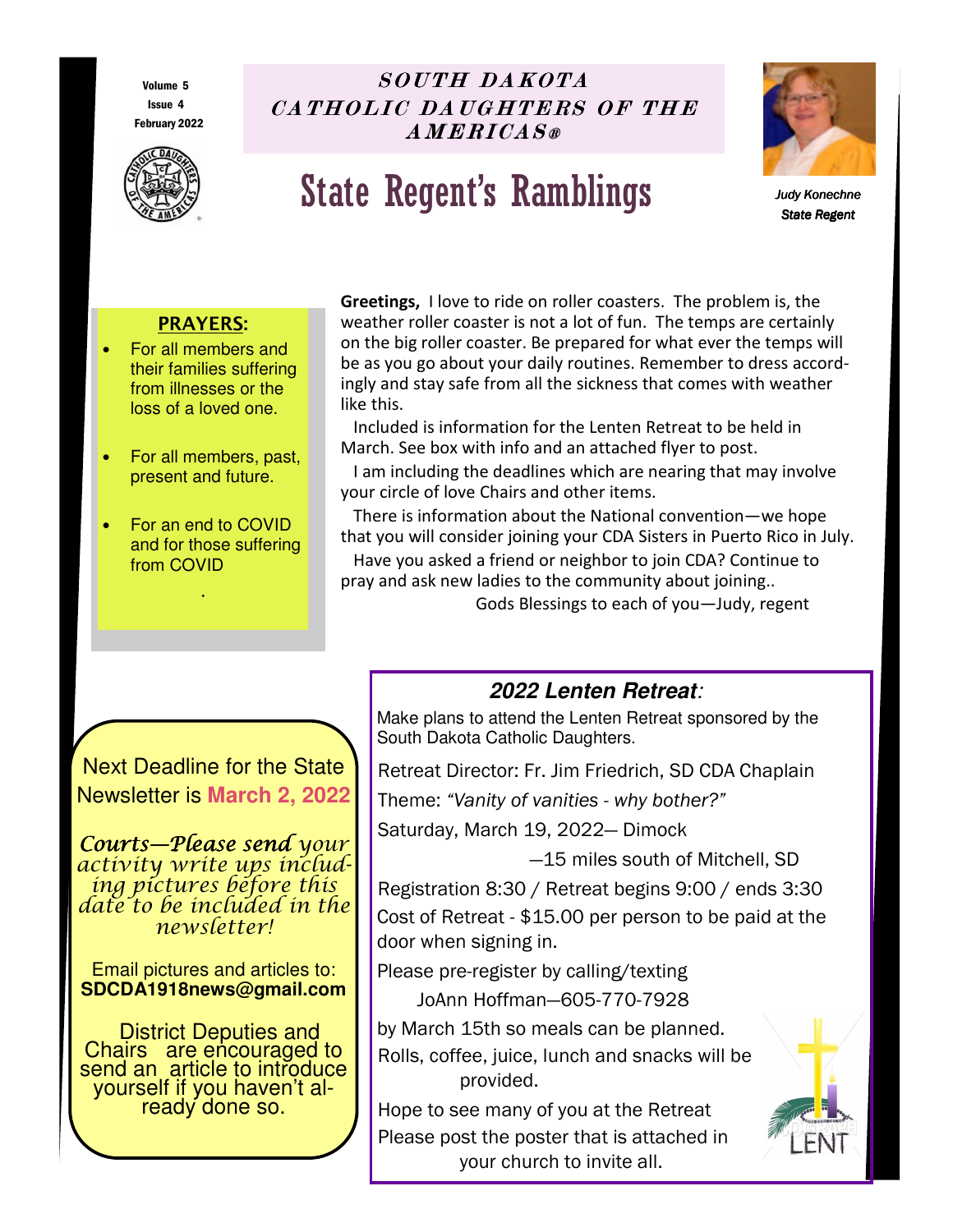| <b>Charitable Contribution forms: Please ask</b><br>your treasurer to us the updated form when<br>sending contributions to the State. It is on the<br>SD Website under resources-forms-<br>Charitable Review (report) dated 5-21-2021.<br>Using the most current forms really helps with<br>court tracking and bookkeeping. Reminder-<br>Feb 15th (extended to 25th this year) is the<br>date for contributions for each year. This gives<br>us time to send all contributions to National<br>and be included in their numbers for the year.<br>Thank you for using the most recent form.                        | Updates to State and National-where does it go!<br>I *New members— <u>mail</u> completed form to State Secretary<br>and the National Office.<br>*Deceased members, address changes, email changes,<br>resignations, forfeitures - may be emailed or mailed to:<br><b>STATE SECRETARY</b><br><b>NATIONAL CDA</b><br><b>Lynda Steichen</b><br><b>Catholic Daughters of the Americas</b><br>23579 US Highway 281<br>10 West 71st Street<br>Woonsocket, SD 57388<br>New York, NY 10023<br>sdcdasec@gmail.com<br>carmencita@catholicdaughters.org<br>PLEASE NOTE THESE CHANGES-Thank you. |                                                                                                      |                                             |                                  |
|------------------------------------------------------------------------------------------------------------------------------------------------------------------------------------------------------------------------------------------------------------------------------------------------------------------------------------------------------------------------------------------------------------------------------------------------------------------------------------------------------------------------------------------------------------------------------------------------------------------|--------------------------------------------------------------------------------------------------------------------------------------------------------------------------------------------------------------------------------------------------------------------------------------------------------------------------------------------------------------------------------------------------------------------------------------------------------------------------------------------------------------------------------------------------------------------------------------|------------------------------------------------------------------------------------------------------|---------------------------------------------|----------------------------------|
| <b>2022 Local Elections</b>                                                                                                                                                                                                                                                                                                                                                                                                                                                                                                                                                                                      | <b>Happy Anniversary to the following Courts!</b>                                                                                                                                                                                                                                                                                                                                                                                                                                                                                                                                    |                                                                                                      |                                             |                                  |
| This is the year, now is the time. ALL local officers<br>will be elected for a two year term, through 2024. If<br>you were elected in 2020, you may run for a 2nd<br>term in your office, per national bylaws. If you see<br>or feel that another member would be a great offi-<br>cer, please encourage them to consider running for<br>an office. We all have a talent of some sort and<br>maybe CDA is the way to develop that talent God<br>entrusted to you. Here's the timeline:<br><b>March</b> —elect three to be the nominating commit-<br>tee; cannot serve if they were on that committee in<br>2020. | February:<br>$2 - 02$<br>$2 - 22$<br>$2 - 27$                                                                                                                                                                                                                                                                                                                                                                                                                                                                                                                                        | Ct. Holy Heart #163- Woonsocket<br>Ct. St. George #2688 - Hartford<br>Ct. Joan of Arc #846 - Milbank |                                             | 110 years<br>7 years<br>98 years |
|                                                                                                                                                                                                                                                                                                                                                                                                                                                                                                                                                                                                                  | March:<br>$3 - 03$                                                                                                                                                                                                                                                                                                                                                                                                                                                                                                                                                                   | Ct. St. Ann #1121 - Ft. Pierre/Pierre<br>93 years                                                    |                                             |                                  |
|                                                                                                                                                                                                                                                                                                                                                                                                                                                                                                                                                                                                                  | $3 - 04$<br>$3 - 25$                                                                                                                                                                                                                                                                                                                                                                                                                                                                                                                                                                 | Ct. Immaculate Heart of Mary #2654 Lemmon<br>Ct. St. Christina #2336 - Lennox-Tea                    |                                             | 10 years<br>32 years             |
| <b>April</b> – present the slate of officers<br>May-further nominations from the floor and Elec-<br>tion is held<br>June-Installation Mass or ceremony of new offi-                                                                                                                                                                                                                                                                                                                                                                                                                                              | April:<br>$4 - 7$<br>$4 - 20$                                                                                                                                                                                                                                                                                                                                                                                                                                                                                                                                                        | Ct. St. Monica #1436 - Faulkton                                                                      | Ct. Sancta Maria #368 - Dell Rapids         | 103 years<br>75 years            |
| cers and a reception of new members.                                                                                                                                                                                                                                                                                                                                                                                                                                                                                                                                                                             |                                                                                                                                                                                                                                                                                                                                                                                                                                                                                                                                                                                      |                                                                                                      | "Best Wishes and Blessings to each of You!" |                                  |

# **2022 National Convention Information***:*

 *Puerto Rico extends an invitation to all CDA members to attend the 59th Biennial National Convention of the Catholic Daughters of the Americas to be held at the Sheraton Hotel and Casino in San Juan, Puerto Rico.* 

 *Dates of the convention are July 20-23, 2022 (Wed—Sat) with workshops being held on Tuesday, July 19th.* 

 *Information of the tours has not been put out yet. These are usually will be* 

*2-3 days prior to the convention. There will not be any after the convention. Rooms can be adjusted to include these dates if you which to go on a tour.* 

 *The South Dakota State Board has reserved an area of rooms. If you are interested, please contact me, Judy Konechne, regent to obtain one or more of the rooms. They are \$149.00 per night plus taxes. The rooms have 2 double beds or 1 king bed in them. I will transfer the rooms to your name once you contact me.* 

 *Airline reservations would be your responsibility to make from the airport of your choice.* 

*You DO NOT need a passport to travel to Puerto Rico. Currency used in Puerto Rico is USD.* 

*Additional information may be found on the National CDA Website.* 

We all need prayers from time to time, Please send your prayer requests to:

#### Michele Sage at:

#### sdcdavice1@gmail.com;

she will get your message out to all the regents who can pass them on to  $\blacksquare$ their membership and our *Prayer Warriors* can shower heaven with prayers. Amen.



**Note—NEW Editor for the newsletter—same email NEWSLETTER email: sdcda1918news@gmail.com** 

 **Carol Grode-Hanks - editor SD WEBSITE email: sdcda1918web@gmail.com Mandy Konechne, editor** 

**State Website: www.cdasouthdakota.com National Website: www.catholicdaughters.org**